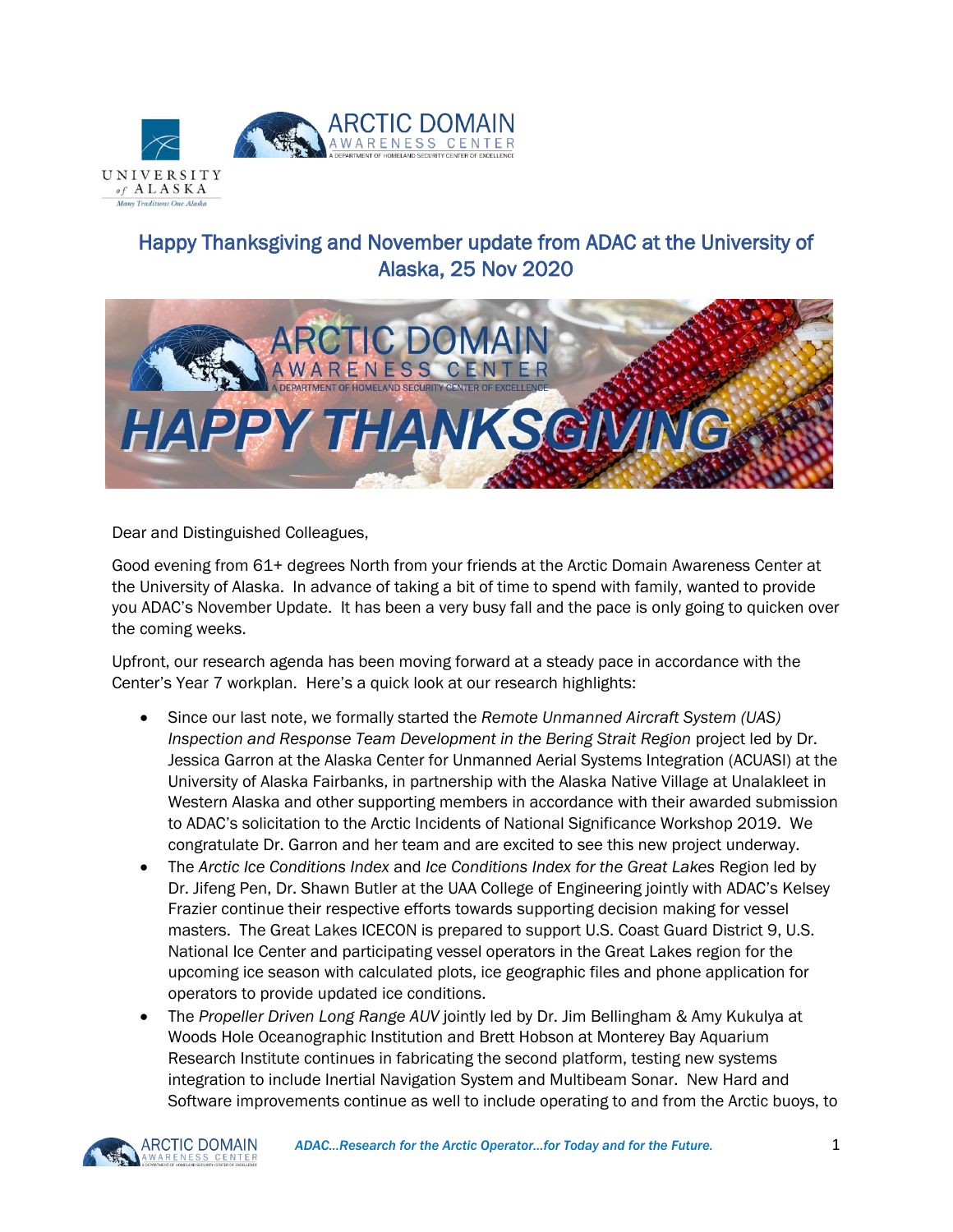include new advances in reverse propulsion to safely back away from the cable/antenna assembly extending below the buoy and long duration operations in the waters off of Cape Cod.

- ADAC's *Geofencing/Vessel Alert* project led by Dr. Shawn Butler UAA and closely supported by our partners at Axiom Data Sciences continues in designing the application to reside within U.S. Coast Guard's CG1View command and control application, creating a parallel approach to the completed Geofencing application which resides with the Alaska Marine Exchange in support of both USCG and general marine vessel operators.
- The *Oil Spill Modeling for Improved Response to Arctic Maritime Spills project led by Dr.* Nancy Kinner at the Center for Spills in the Environment at the University of New Hampshire continues on course and speed in developing their comprehensive "next generation spill modeling needs for the Arctic" via their underway integration workshops following a number of months in specific workgroup endeavors.
- The *Mitigating the Damage to Arctic Copepods from Surface Oil Spills: When to Apply Dispersants*, led by Dr. David Fields and Dr. Christoph Aeppli at Bigelow Ocean Laboratories are advancing through their tests of copepods exposed to oil and dispersants in a laboratory environment. Their research is well underway in providing important knowledge to support U.S. Coast Guard and other Federal On-scene responders if ever called to respond to an Arctic maritime oil spill.
- The same holds true for *Photo-enhanced toxicity of dispersed and burned crude oil to Arctic mussels* led by Dr. Pat Tomco at the UAA College of Arts and Sciences, with important partnering with project investigators at Dr. Phoebe Zito at the University of New Orleans and Dr. Katrina Counihan at the Alaska Sea Life Center in Seward. Whereas the copepod project is principally focused on how these animals respond in the water column, the mussels project is focused more on what happens internally when exposed to dispersed and burned oil, sunlight, and darkness. Their research will also prove invaluable to on scene response to an Arctic maritime oil spill.
- Lastly, we remain engaged with Dr. Marcus Boyd at the University of Maryland in finalizing *Arctic webGIS* with real/near real time vessel traffic in order to complete the software work within the Homeland Security Information Network (HSIN).
- For a detailed readout of *ADAC's Program Year 6*…please see the attached report which highlights the Center's research, education and convening accomplishments from 1 July 2019 to 30 June 2020.

ADAC's *Education Program* continues at full speed as developing "peopleware" remains a high priority for our Center. We are happy, proud and a bit melancholic in seeing a group of our ADAC Fellows complete their research assistance-ship and move on to either continued educational pursuits or into the Homeland Security Enterprise as they complete Fall Semester 2020 in a few weeks.

Over the past few weeks, we had the opportunity to participate in a number of convening activities, to include

- The 2020 Annual Alaska Federation of Natives (virtual) meeting.
- The 11<sup>th</sup> U.S. Coast Guard Maritime Risk Symposium conducted with the Critical Infrastructure Resilience Institute at the University of Illinois Urbana-Champaign and the U.S. Coast Guard HQ DCO-X "Evergreen" team.



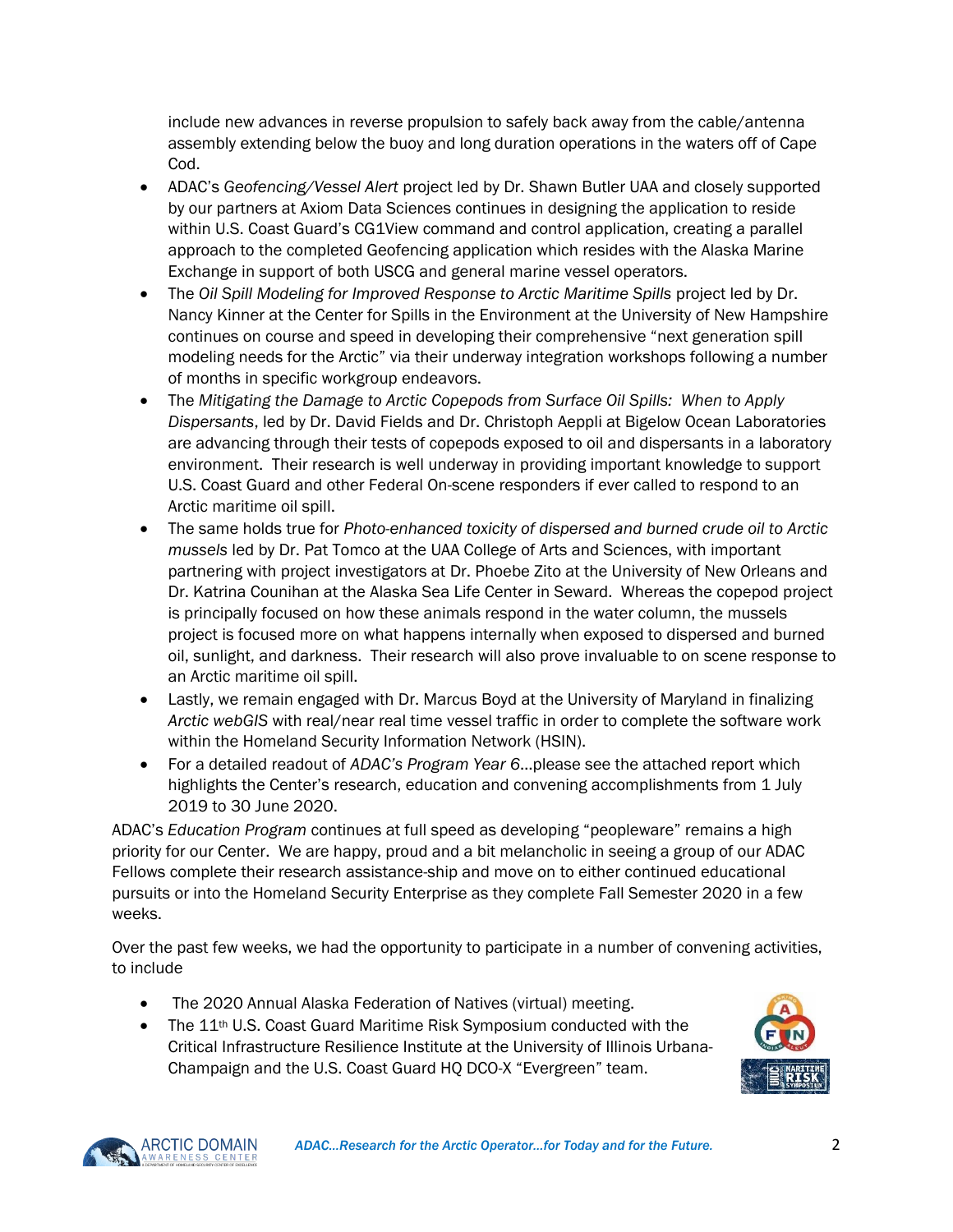• The Maritime and Arctic Safety and Security (MASS) Conference (virtual), normally held at St. John Newfoundland.



For the 3 weeks following Thanksgiving break are going to be an apex of busy for ADAC and many others. These virtual activities include:

- Part 3 of Dr. Kinner's Arctic Maritime Oil Spill Modeling workshop on 30 Nov 2020
- Arctic Futures Symposium 2020
- "Lunch and Learn—solving Present and Future Arctic Challenges at the USCG Academy Center of Arctic Study and Policy, 1 Dec 2020
- Arctic and Western Alaska Area Committee Meeting, 2-3 Dec 2020
- U.S. Army Alaska Arctic Conference on 4 Dec 2020
- Rescheduled hearing of the Senate Security subcommittee of the Transportation, Commerce and Science Committee on U.S. Coast Guard Arctic operations on 8 Dec 2020.
- Alaska Coastal Mapping Summit on 9-10 Dec 2020.
- The Alaska Federation of Natives Winter Roundtable focused on the Bristol Bay region is the morning of 11 Dec 2020 (starting at 9 AM Alaska Standard Time)
- The Woodrow Wilson Center Polar Institute and ADAC Arctic Security Series, focusing on the U.S. Army's Arctic Strategy on 11 Dec 2020, starting on at 12 Noon Alaska Standard Time. *Note: this will be posted for registration to ADAC's Website early next week and announced via Wilson's email distribution system as well*.

As a result of the "December crush" of activities, ADAC is slipping its 2<sup>nd</sup> Quarter, Program Year 7



"Customers and Partners' Roundtable featuring Center activities, project details and future events from December to Friday, 15 Jan 2021. The agenda is attached and will be posted to ADAC's website early next week.

Looking into 2021, ADAC is pleased to relay that our "Arctic Maritime Horizons' Maritime



Transportation System Exercise" is in advance planning for 2-4 February in support of HQ U.S. Coast Guard's Arctic Strategic Outlook and the Maritime Commerce Strategic Outlook for the Bering, Chukchi and Beaufort Sea regions.

Further into 2021, ADAC is pleased to announce ACCUSARS II. Advancing Collaboration in Canada-



U.S. Arctic Regional Security Invitational Virtual Workshop. The purpose of ACCUSARS II is to create a Strategic Foresight Assessment (SFA) for the North American Arctic. ACCUSARS I provided an initial SFA for the Canadian Arctic, which

provided an initial baseline to be further developed. We plan to conduct ACCUSARS II as a virtual meeting and kindly invite Canadian and American participants from ACCUSARS I to rejoin us for the meeting.